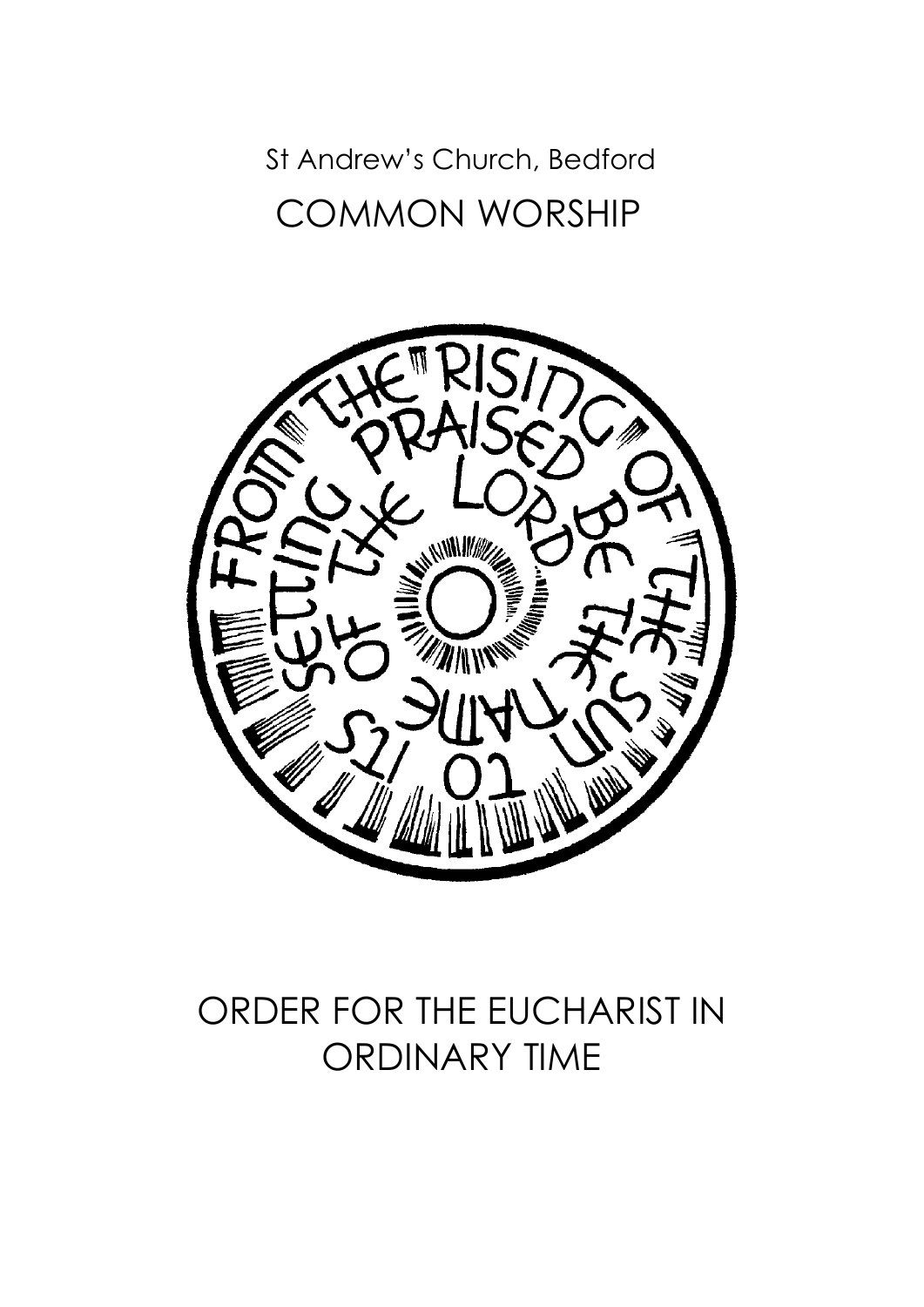### **Welcome to this service.**

#### **Children at St Andrew's**

C*rèche* facilities are available in the Quiet Room near the baby changing facilities (follow the aisle to the left behind the organ). The service can be heard here through the speaker system on the wall.

Currently our Children's groups are not meeting due to the pandemic. However, we do offer three groups for our children to take part in once we feel able to do so. These are:

the *JIGSAW* group (3+) the *JAM* group (6+) the *JUMP* group (11+)

These groups would normally meet in the Church Centre and return to the church at the Peace.

### **This Service**

The posture directions in this order of service are optional: please stand, sit or kneel as you feel comfortable. Equally, if you need to stand at the altar rail to receive communion, please do so. Please tell a sidesperson if you need to receive communion or a blessing in the pews.

The musical notation for the sung parts of this order of service (indicated with a note - ♪) can be found on the cards in each pew.

Donations can be done electronically with a link provided in the YouTube information. Collections are received during the service (page 7). UK taxpayers are requested to complete a *GiftAid* envelope or join the stewardship scheme to enhance the value of their giving.

#### **www.standrewsbedford.org**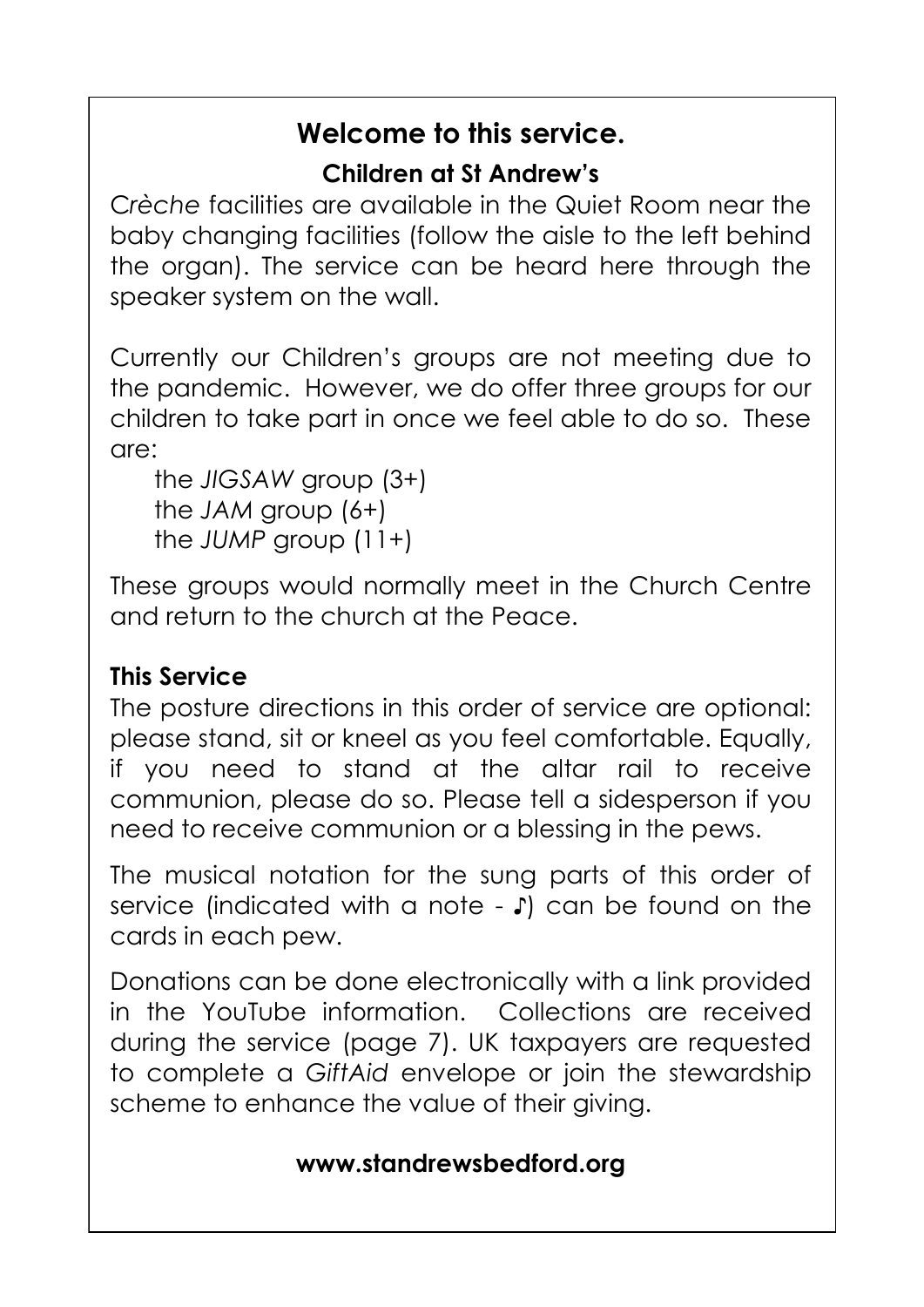## *The Gathering*

*A period of quiet prayer precedes the service as the organ is played.*

## **The Greeting**

*The president greets the people*

The Lord be with you

#### *All* **and also with you.**

*Notices may be given*

*A Hymn is sung. Hymn numbers are on the boards and in the pew sheet.*

### **Prayer of Preparation**

*All* **Almighty God,**

**to whom all hearts are open, all desires known, and from whom no secrets are hidden: cleanse the thoughts of our hearts by the inspiration of your Holy Spirit, that we may perfectly love you, and worthily magnify your holy name; through Christ our Lord. Amen.**

### **Prayers of Penitence**

*A minister uses these or other suitable words*

The grace of God has dawned upon the world with healing for all. Let us come to him, in sorrow for our sins, seeking healing and salvation.

*Please sit or kneel*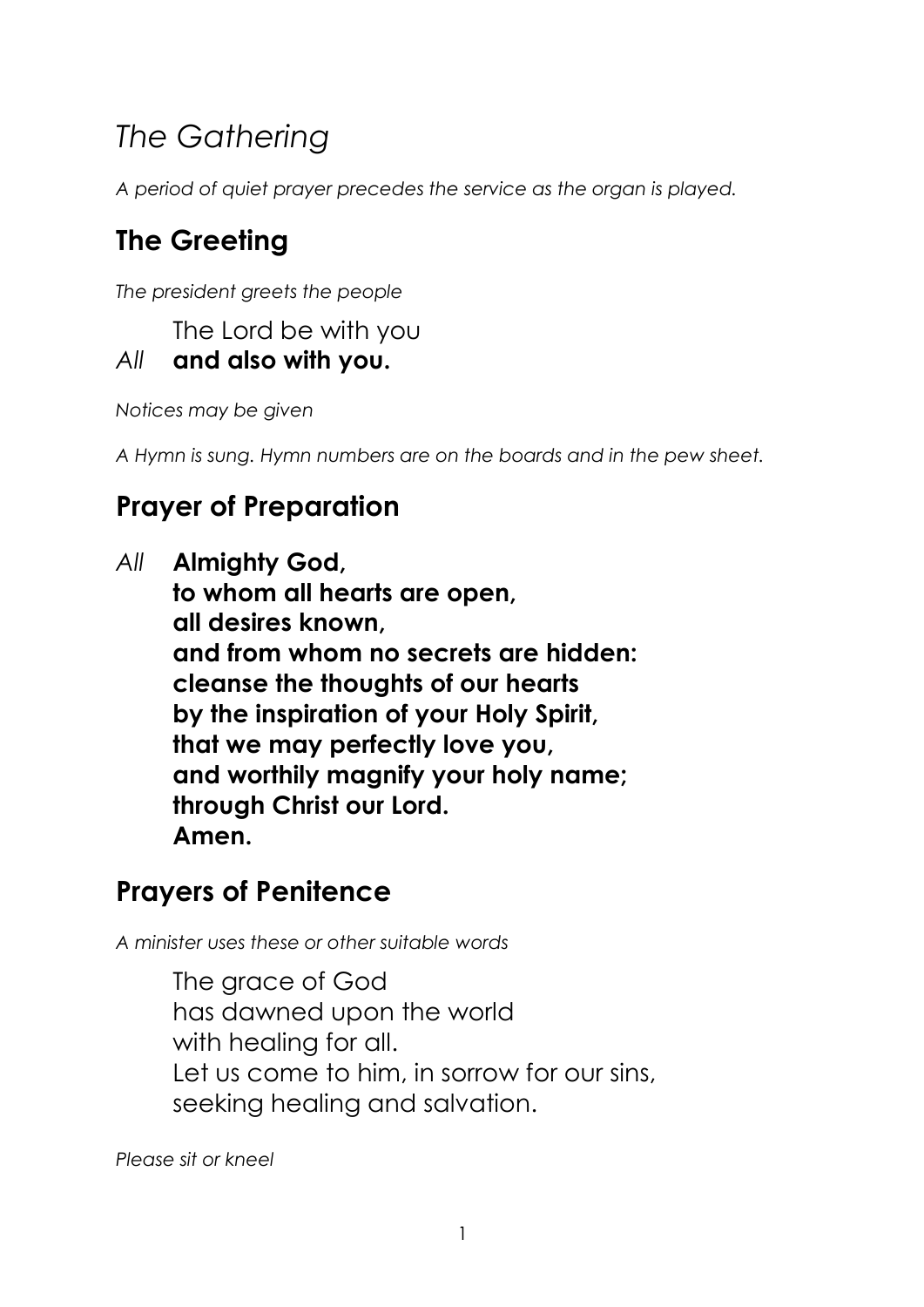*All* **Almighty God, our heavenly Father, we have sinned against you and against our neighbour in thought and word and deed, through negligence, through weakness, through our own deliberate fault. We are truly sorry and repent of all our sins. For the sake of your Son Jesus Christ, who died for us, forgive us all that is past and grant that we may serve you in newness of life to the glory of your name. Amen.**

#### *(or)*

For turning away from you, and ignoring your will for our lives; Father, forgive us:

#### *All* **save us and help us.**

For behaving just as we wish, without thinking of you; Father, forgive us:

#### *All* **save us and help us.**

For failing you by what we do, and think and say; Father, forgive us:



### *All* **save us and help us.**

For letting ourselves be drawn away from you by temptations in the world about us; Father, forgive us:

*All* **save us and help us.**

For living as if we were ashamed to belong to your Son; Father, forgive us:

*All* **save us and help us.**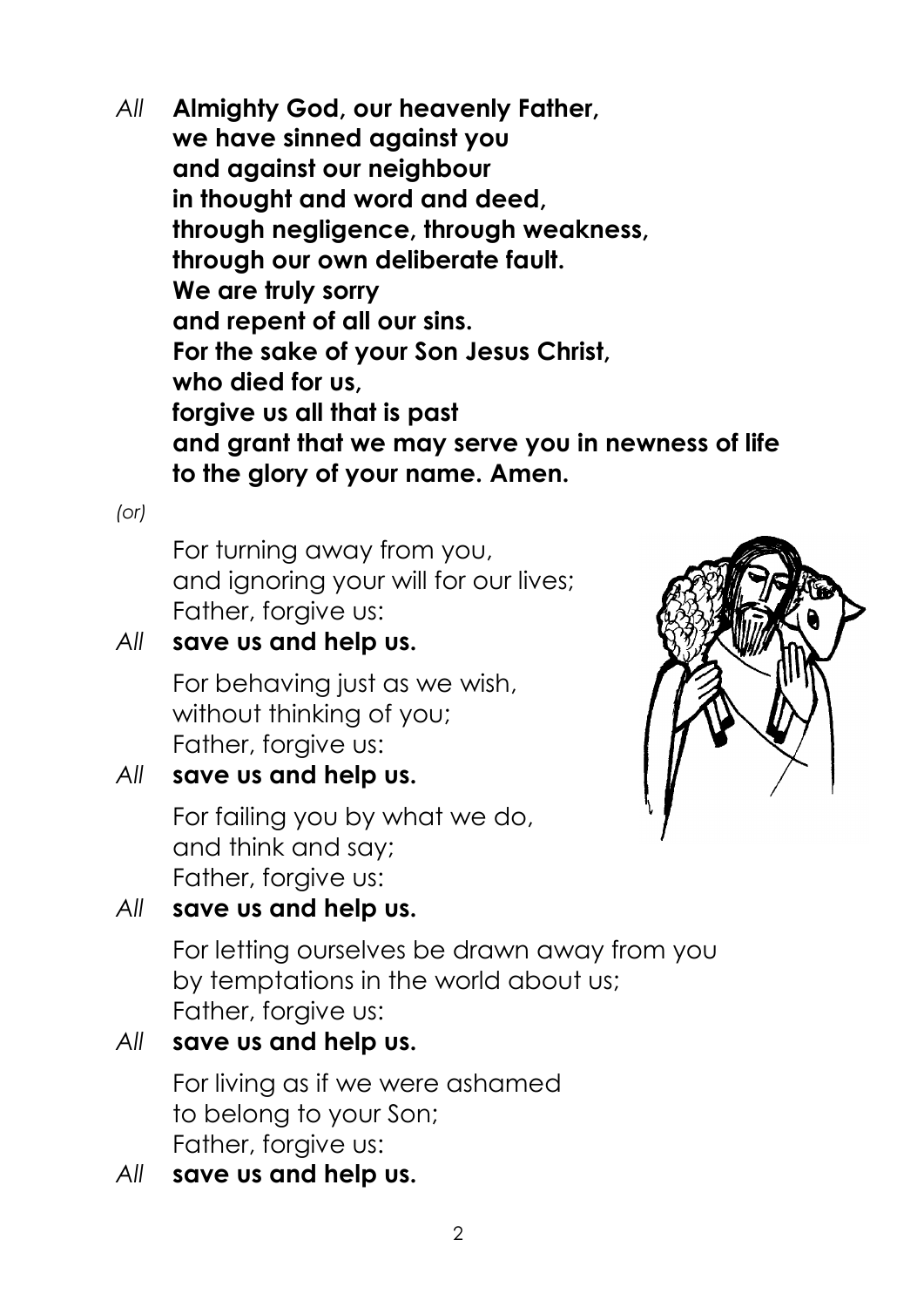*The president says*

Almighty God, who forgives all who truly repent, have mercy upon *yo*u, pardon and deliver *you* from all *your* sins, confirm and strengthen *you* in all goodness, and keep *you* in life eternal; through Jesus Christ our Lord.

*All* **Amen.**

### **Gloria in Excelsis**

*Please stand*

*All* ♪ *Glory to God, Glory to God Glory to God in the highest. Repeated as a refrain \**

**Glory to God in the highest, and peace to his people on earth. Lord God, heavenly King, almighty God and Father, we worship you, we give you thanks, we praise you for your glory.** *\** 

**Lord Jesus Christ, only Son of the Father, Lord God, Lamb of God, you take away the sin of the world: have mercy on us; you are seated at the right hand of the Father: receive our prayer.** *\**

**For you alone are the Holy One, you alone are the Lord, you alone are the Most High, Jesus Christ, with the Holy Spirit, in the glory of God the Father.** *\**  **(Amen.)**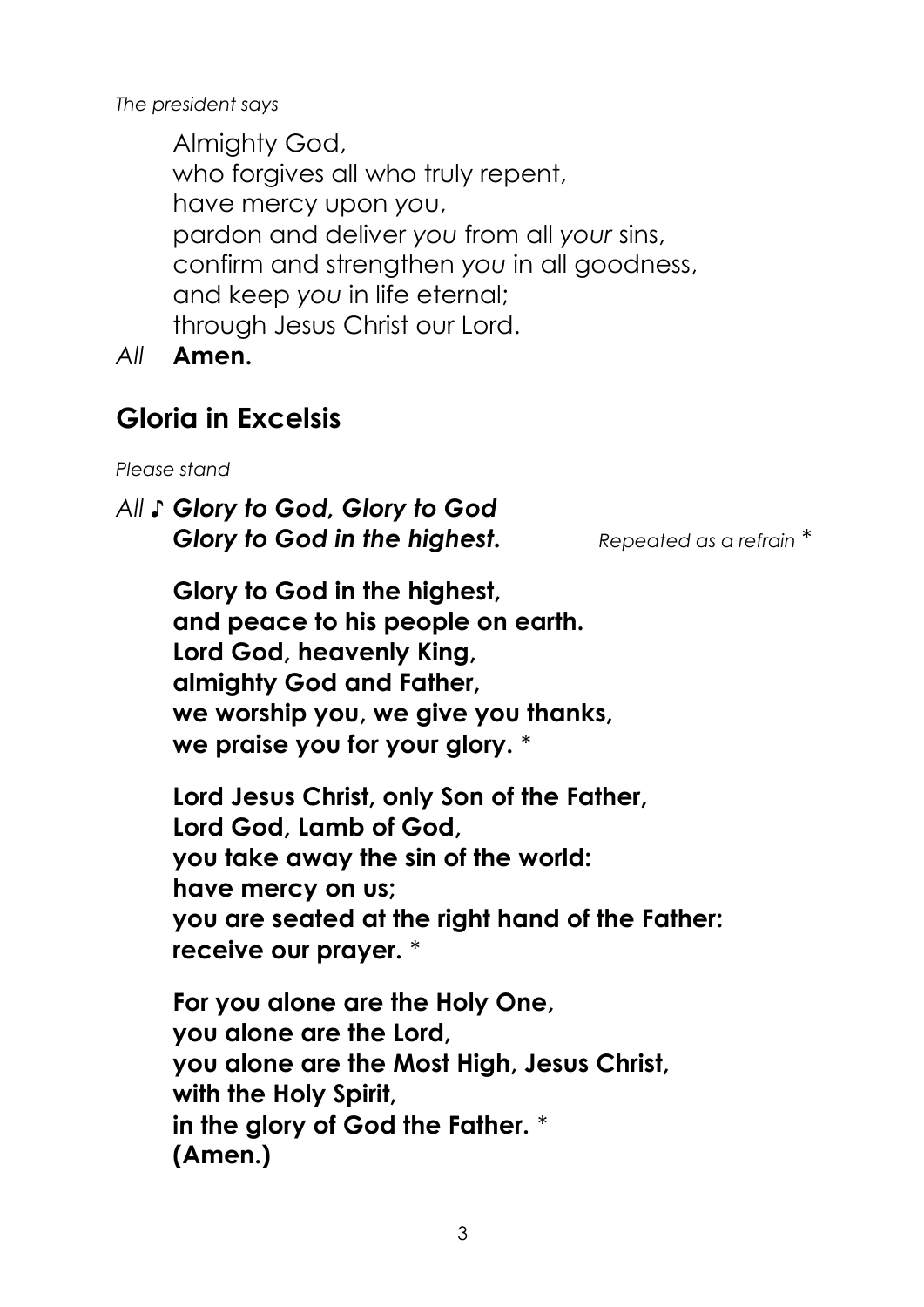## **The Collect**

*Following a moment of quiet, the president says the Collect, and all respond*

#### *All* **Amen.**

## *The Liturgy of the Word*

## **Readings**

*Please sit. The readings are usually found on the weekly pew sheet. At the end of each the reader may say*

This is the word of the Lord.

#### *All* **Thanks be to God.**

*A hymn is sung.*

## **Gospel Reading**

*We stand for the Gospel which is introduced with these or similar words.*

Alleluia, Alleluia We do not live by bread alone, but by every word that comes from the mouth of God.

#### *All* **Alleluia.**

*When the Gospel is announced the reader says*

Hear the Gospel of our Lord Jesus Christ according to N.

### *All ♪* **Glory to you, O Lord.**

*At the end*

This is the Gospel of the Lord. *All* ♪ **Praise to you, O Christ.**

*After the Gospel reading*

#### *All* ♪ **Alleluia.**

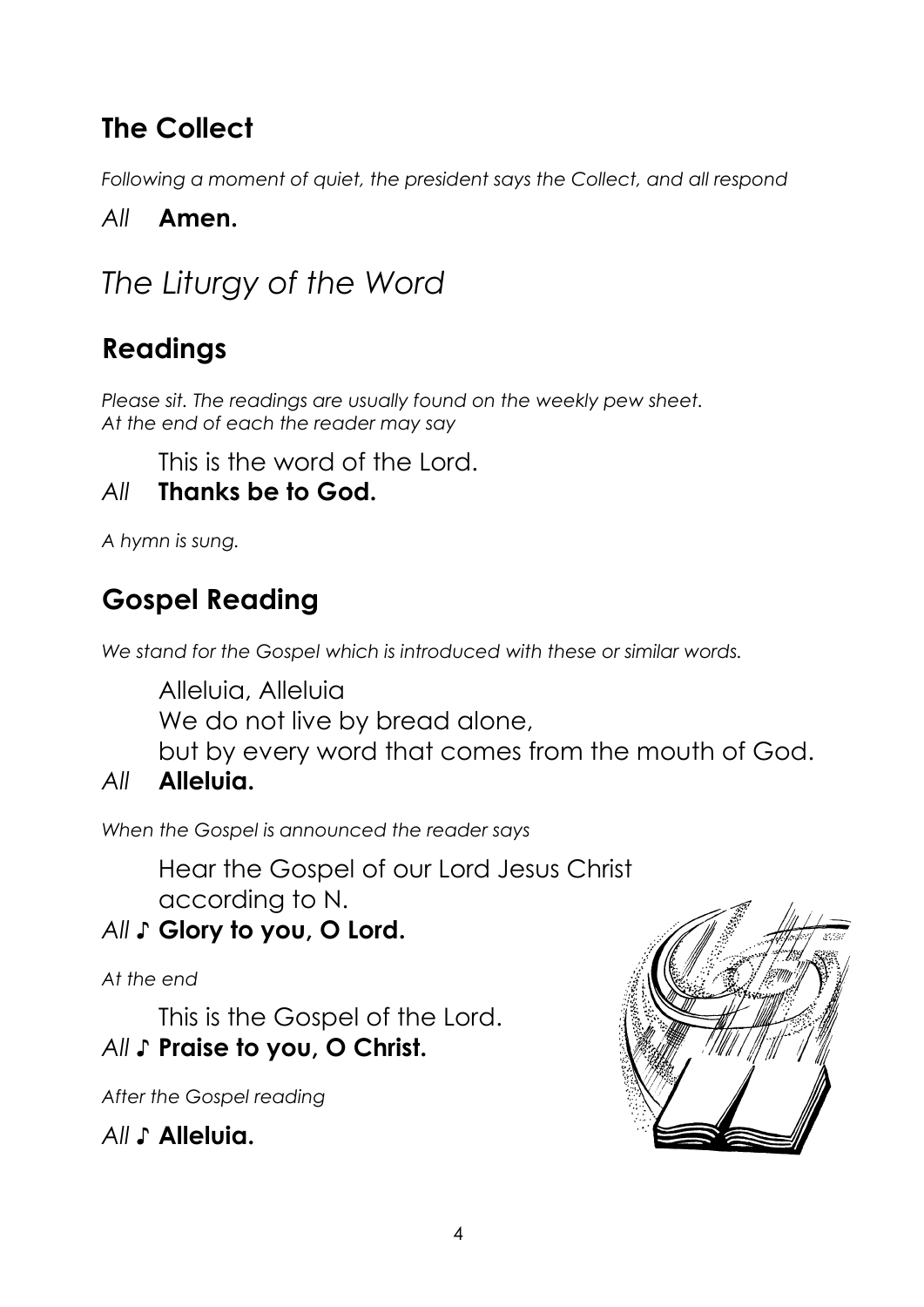## **Sermon**

*Please sit after the opening prayer*

## **The Creed**

*Please stand. The Nicene Creed (below), or the words on page 6, may be said.*

*All* **We believe in one God, the Father, the Almighty, maker of heaven and earth, of all that is, seen and unseen. We believe in one Lord, Jesus Christ, the only Son of God, eternally begotten of the Father, God from God, Light from Light, true God from true God, begotten, not made, of one Being with the Father; through him all things were made. For us and for our salvation he came down from heaven, was incarnate from the Holy Spirit and the Virgin Mary and was made man. For our sake he was crucified under Pontius Pilate; he suffered death and was buried. On the third day he rose again in accordance with the Scriptures; he ascended into heaven and is seated at the right hand of the Father. He will come again in glory to judge the living and the dead, and his kingdom will have no end. We believe in the Holy Spirit, the Lord, the giver of life, who proceeds from the Father and the Son, who with the Father and the Son is worshipped and glorified, who has spoken through the prophets.**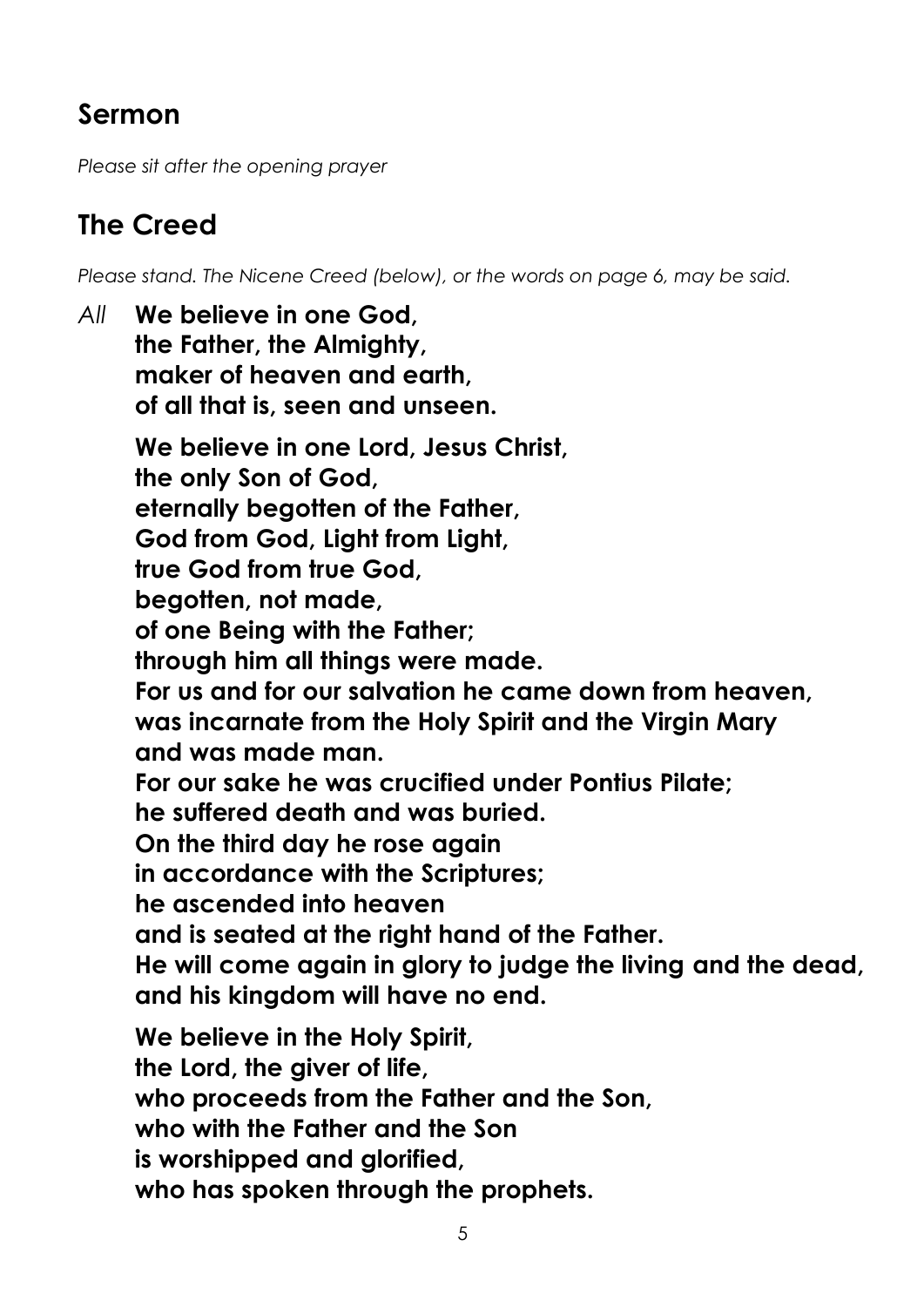**We believe in one holy catholic and apostolic Church. We acknowledge one baptism for the forgiveness of sins. We look for the resurrection of the dead, and the life of the world to come. Amen.**

*(or)*

Let us declare our faith in God.

*All* **We believe in God the Father, from whom every family in heaven and on earth is named.**

> **We believe in God the Son, who lives in our hearts through faith, and fills us with his love.**

**We believe in God the Holy Spirit, who strengthens us with power from on high.**

**We believe in one God; Father, Son and Holy Spirit. Amen.**

### **Prayers of Intercession**

*Please sit or kneel. These or other responses may be used*

Lord, in your mercy, *(or)* Lord, hear us.

Merciful Father,

*All* **accept these prayers for the sake of your Son, our Saviour Jesus Christ. Amen.**

*All* **hear our prayer. Lord, graciously hear us.**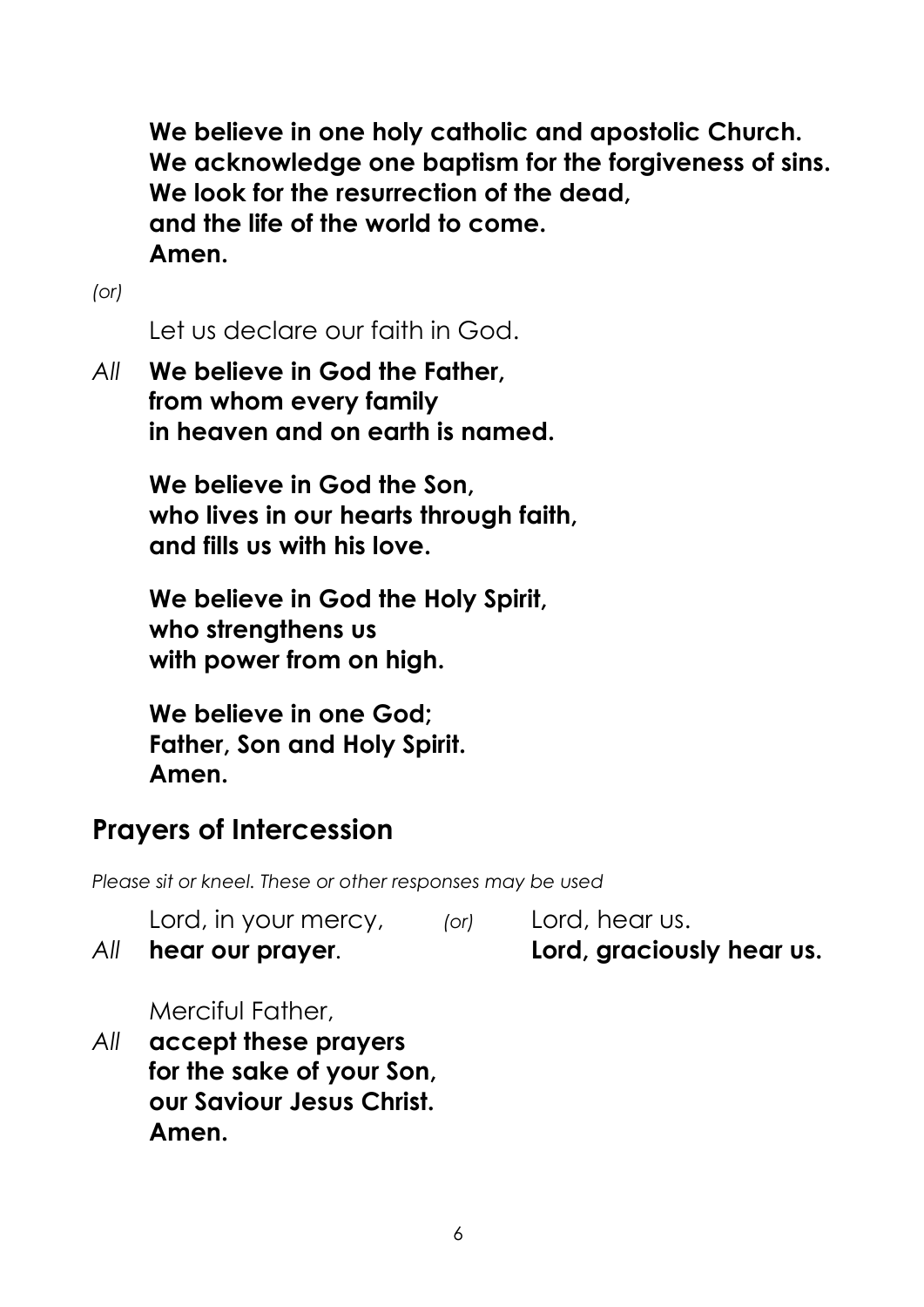## *The Liturgy of the Sacrament*

### **The Peace**

*Stand. The president introduces the Peace with these or other words,*

We are the body of Christ.

In the one spirit we were all baptized into one body. Let us then pursue all that makes for peace and builds up our common life.

The peace of the Lord be always with you

#### *All* **and also with you.**

*A minister may say*

Let us offer one another a sign of peace.

*With a handshake and the words, "Peace be with you*,*" all may exchange a sign of peace.*

*During the Peace the children and young people return from their groups and may share their learning with us.*

## **Preparation of the Table Taking of the Bread and Wine**

*A hymn is sung. A collection may be received. The gifts of the people are gathered and presented. The table is prepared and bread and wine are placed upon it.*

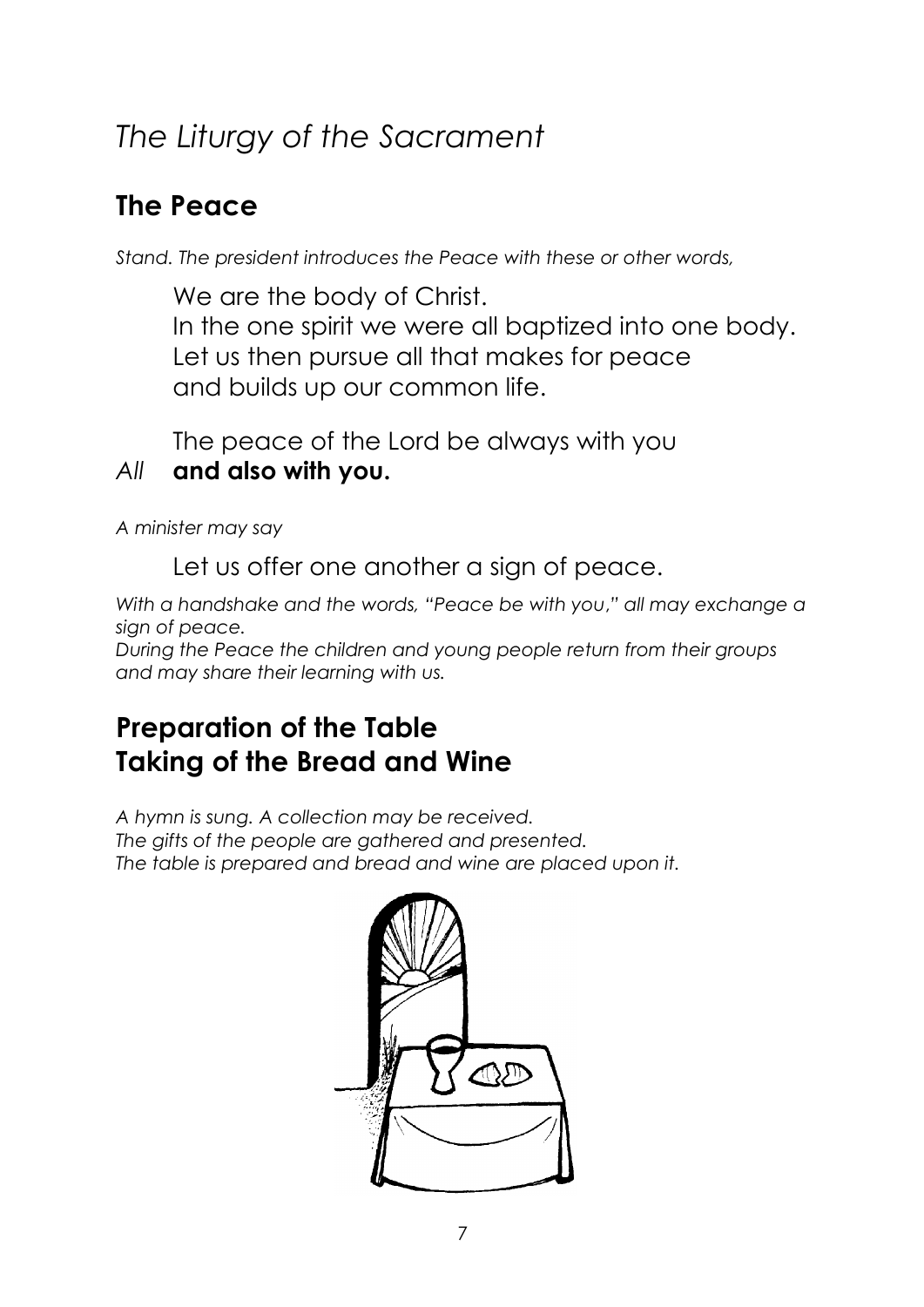#### **Eucharistic Prayer B**

*An alternative prayer begins on page 11.*

Yours, Lord is the greatness, the power, the glory, the splendour, and the majesty; for everything in heaven and on earth is yours.

*All* **All things come from you, and of your own do we give you.**

### **†**

The Lord be with you *(or)* The Lord is here. *All* ♪ **and also with you. His Spirit is with us.**

Lift up your hearts.

#### *All* ♪ **We lift them to the Lord.**

Let us give thanks to the Lord our God. *All* ♪ **It is right to give thanks and praise.**

*These or similar words are said or sung*

Father, we give you thanks and praise through your beloved Son Jesus Christ, your living Word, through whom you have created all things; who was sent by you in your great goodness to be our Saviour.

By the power of the Holy Spirit he took flesh; as your Son, born of the blessed Virgin, he lived on earth and went about among us; he opened wide his arms for us on the cross; he put an end to death by dying for us; and revealed the resurrection by rising to new life; so he fulfilled your will and won for you a holy people.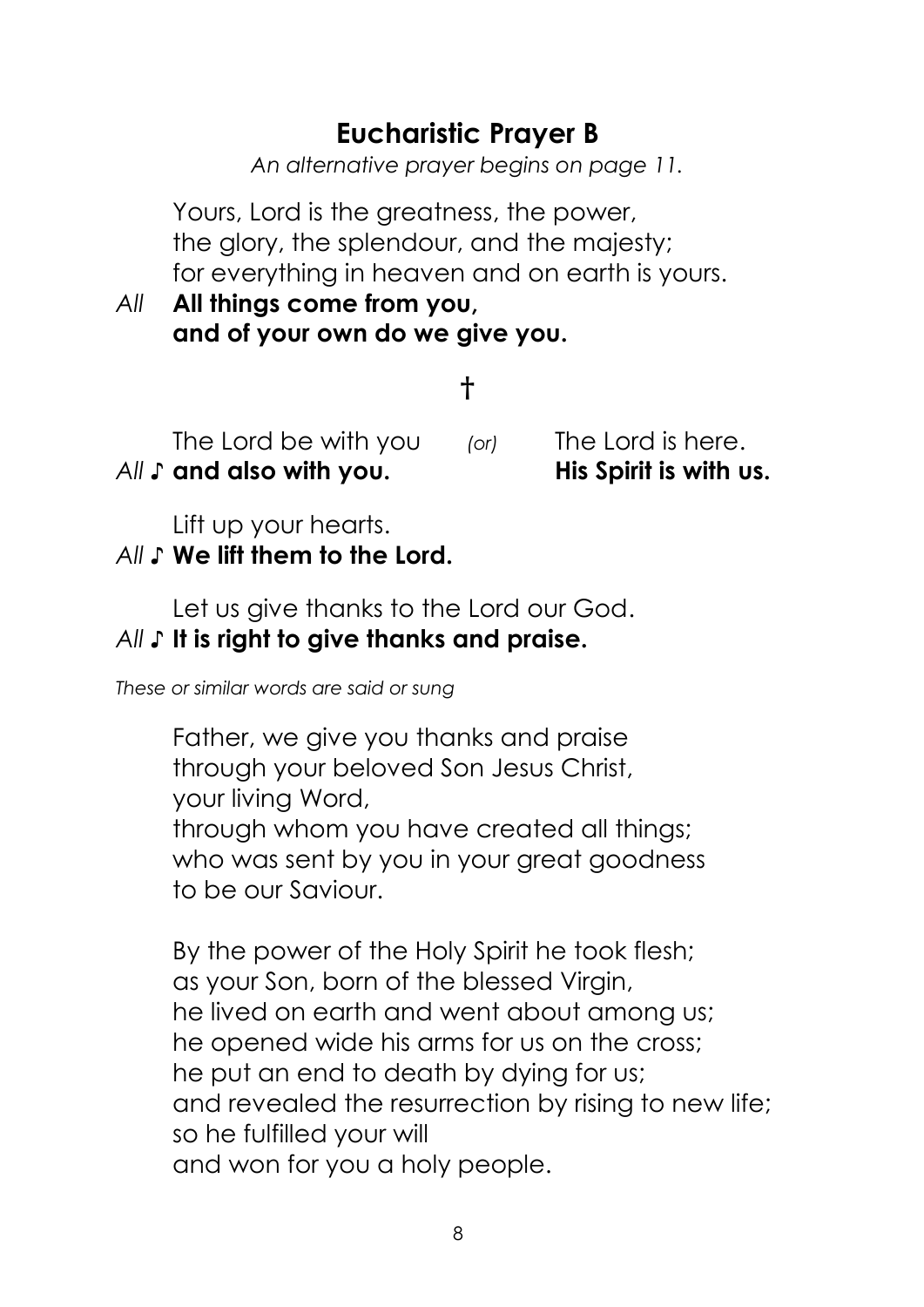Therefore with angels and archangels, and with all the company of heaven, we proclaim your great and glorious name, for ever praising you and *saying*:

*All* ♪ **Holy, holy, holy Lord, God of power and might, heaven and earth are full of your glory. Hosanna in the highest. Blessed is he who comes in the name of the Lord. Hosanna in the highest.**

Lord, you are holy indeed, the source of all holiness; grant that by the power of your Holy Spirit, and according to your holy will, these gifts of bread and wine may be to us the body and blood of our Lord Jesus Christ;

who, in the same night that he was betrayed, took bread and gave you thanks; he broke it and gave it to his disciples, saying: Take, eat; this is my body which is given for you; do this in remembrance of me.

In the same way, after supper he took the cup and gave you thanks; he gave it to them, saying: Drink this, all of you; this is my blood of the new covenant, which is shed for you and for many for the forgiveness of sins. Do this, as often as you drink it, in remembrance of me.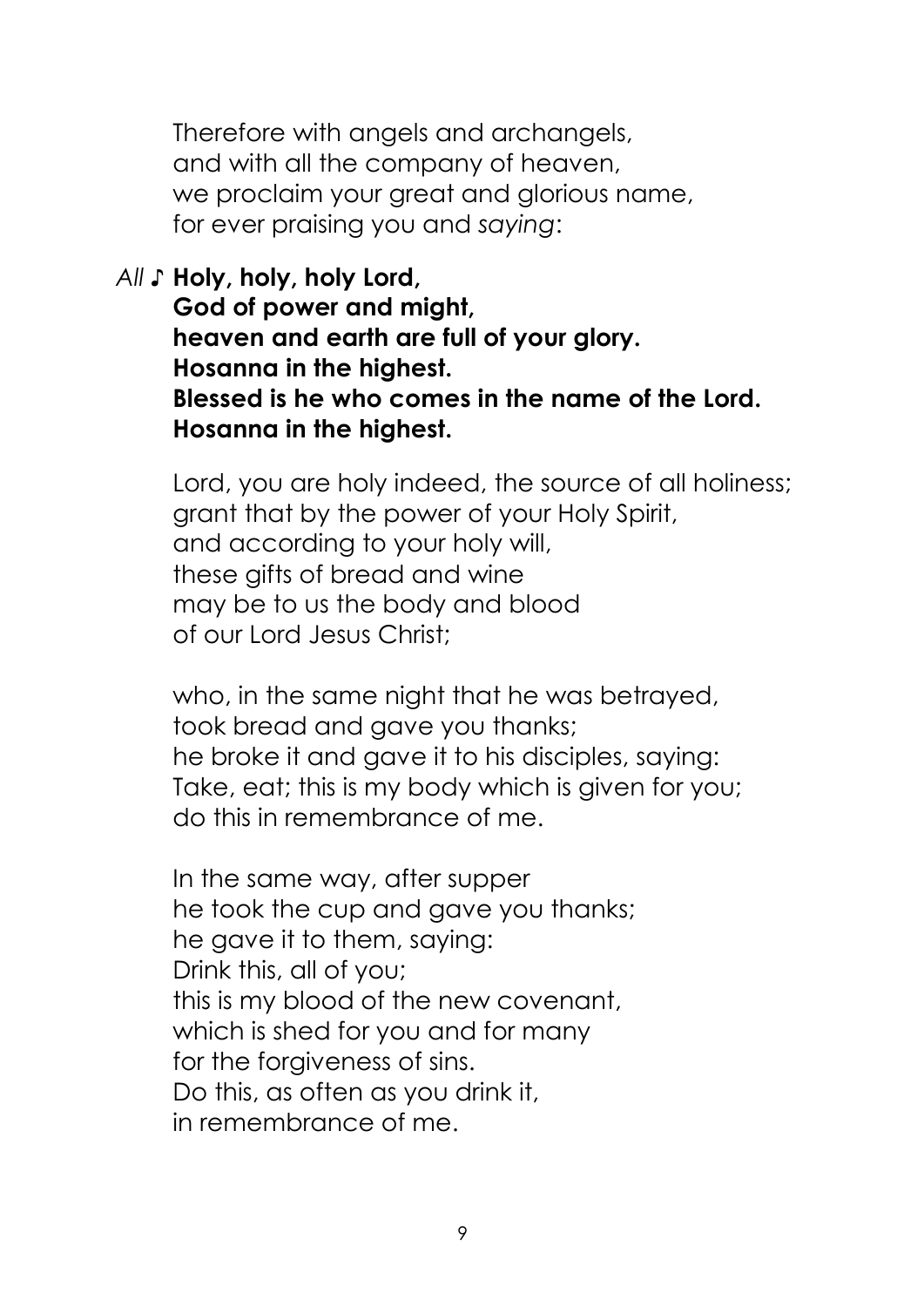Great is the mystery of faith

#### *All* ♪ **Christ has died: Christ is risen: Christ will come again.**

And so, Father, calling to mind his death on the cross, his perfect sacrifice made once for the sins of the whole world; rejoicing in his mighty resurrection and glorious ascension, and looking for his coming in glory, we celebrate this memorial of our redemption.

As we offer you this our sacrifice of praise and thanksgiving, we bring before you this bread and this cup and we thank you for counting us worthy to stand in your presence and serve you.

Send the Holy Spirit on your people and gather into one in your kingdom all who share this one bread and one cup, so that we, in the company of *[N an*d*]* all the saints, may praise and glorify you for ever, through Jesus Christ our Lord; by whom, and with whom, and in whom, in the unity of the Holy Spirit, all honour and glory be yours, almighty Father, for ever and ever.

*All* **Amen.**

*The service continues with the Lord's Prayer on page 14.*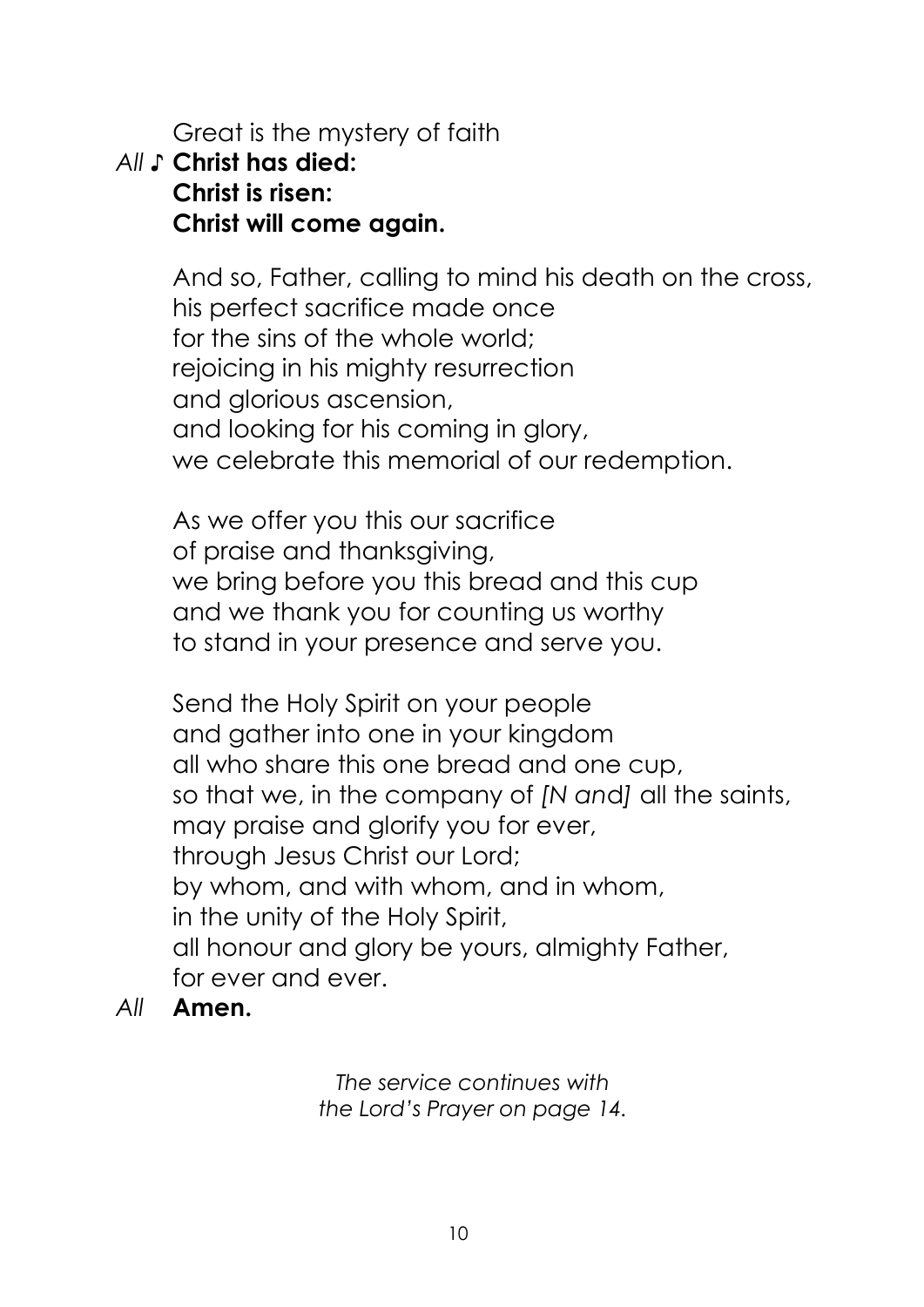### **Eucharistic Prayer D**

Be present, be present, Lord Jesus Christ, our risen high priest; make yourself known in the breaking of bread.

*All* **Amen.**

### **†**

The Lord be with you *(or)* The Lord is here.

*All* ♪ **and also with you. His Spirit is with us.**

Lift up your hearts.

#### *All* ♪ **We lift them to the Lord.**

Let us give thanks to the Lord our God. *All* ♪ **It is right to give thanks and praise.**

> Almighty God, good Father to us all, your face is turned towards your world. In love you gave us Jesus your Son to rescue us from sin and death. Your Word goes out to call us home to the city where angels sing your praise. We join with them in heaven's song:

*All* ♪ **Holy, holy, holy Lord,**

**God of power and might, heaven and earth are full of your glory. Hosanna in the highest. Blessed is he who comes in the name of the Lord. Hosanna in the highest.**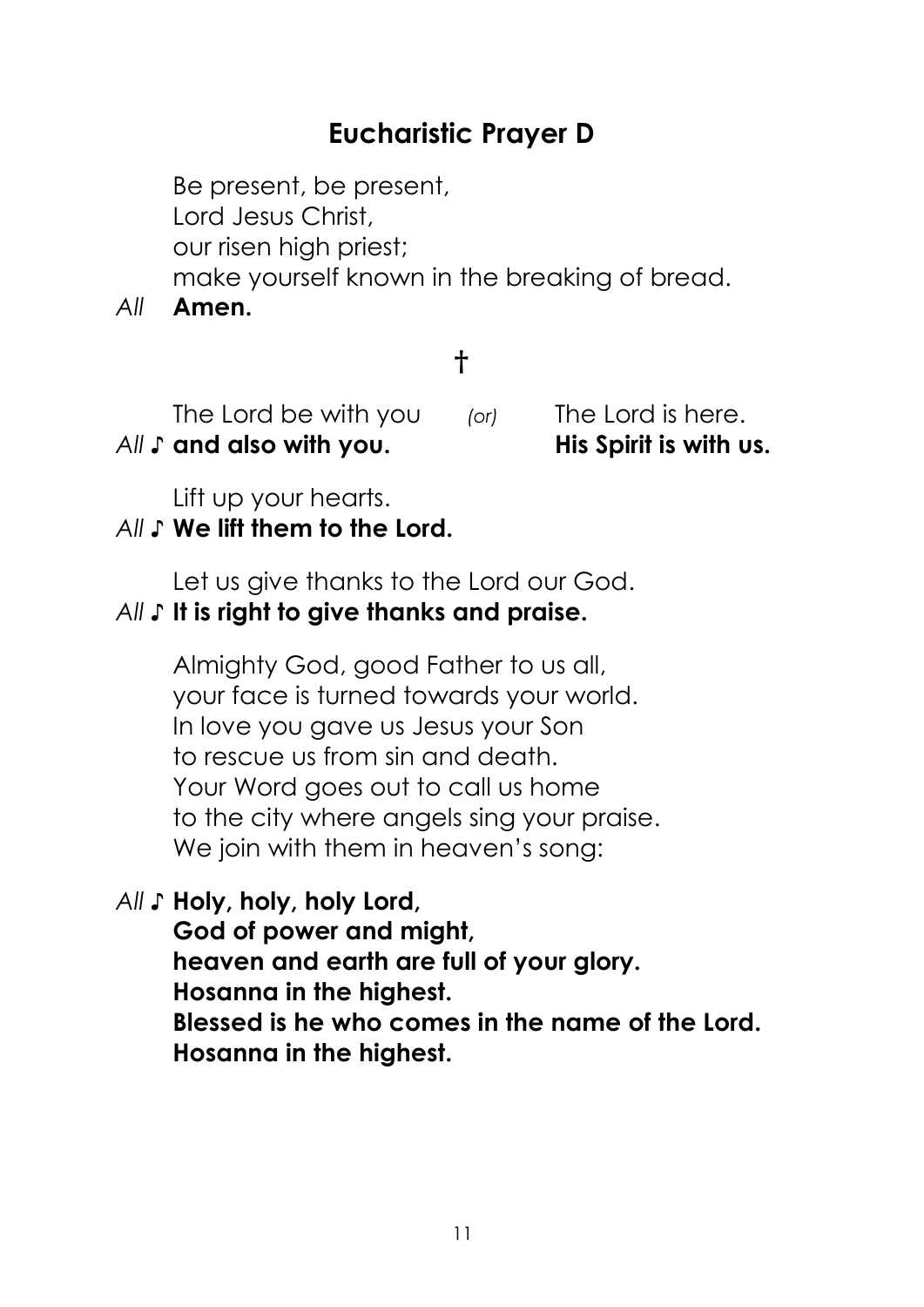Father of all, we give you thanks for every gift that comes from heaven. To the darkness Jesus came as your light. With signs of faith and words of hope he touched untouchables with love and washed the guilty clean.

This is his story. \*

### *All* **This is our song: Hosanna in the highest.**

The crowds came out to see your Son, yet at the end they turned on him. On the night he was betrayed he came to table with his friends to celebrate the freedom of your people.

This is his story. \*

#### *All* **This is our song: Hosanna in the highest.**

Jesus blessed you, Father, for the food; he took bread, gave thanks, broke it and said: This is my body, given for you all.

Jesus then gave thanks for the wine; he took the cup, gave it and said: This is my blood, shed for you all for the forgiveness of sins. Do this in remembrance of me.

This is our story. \*

### *All* **This is our song: Hosanna in the highest.**



<sup>\*</sup> *These responses may be omitted*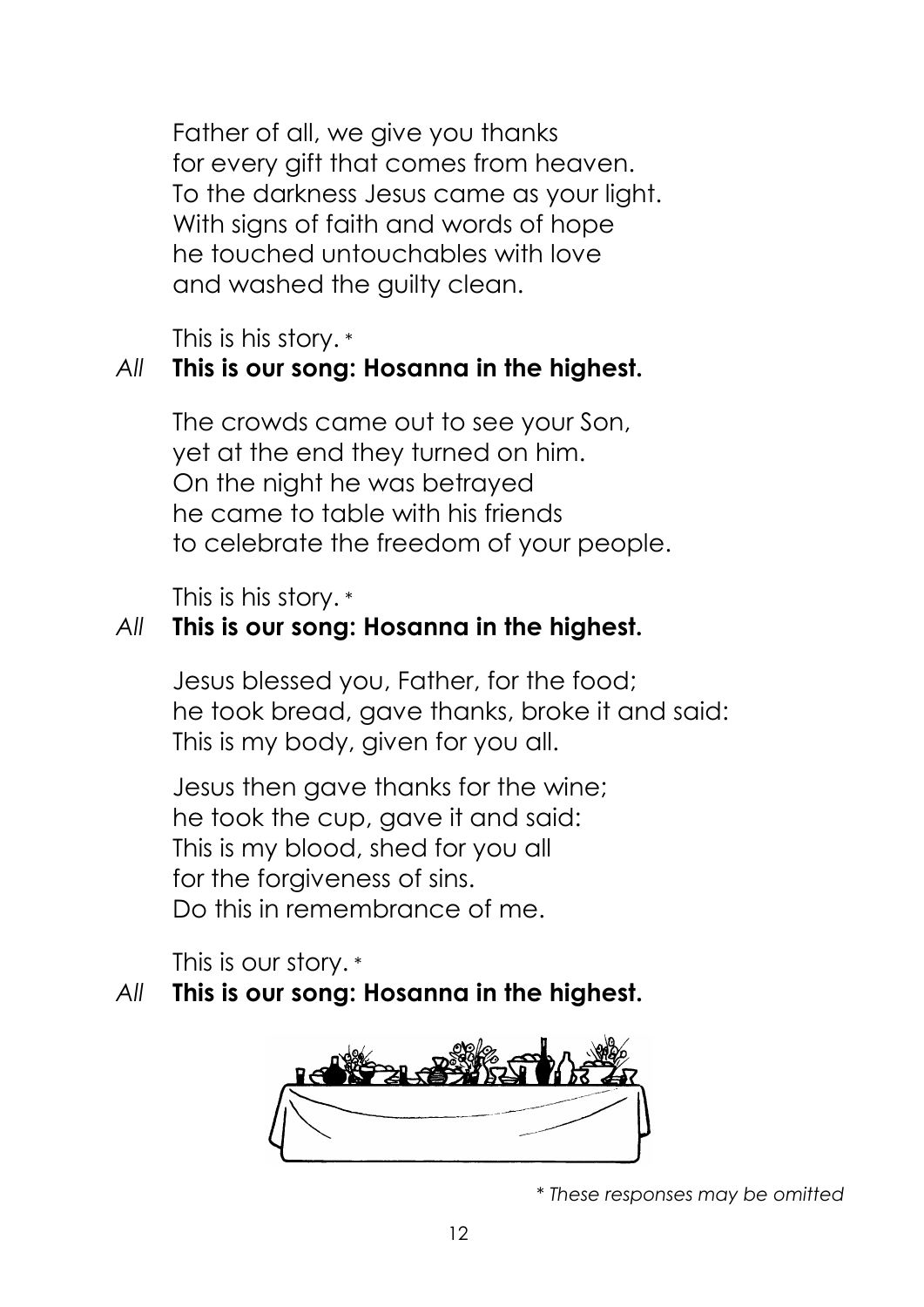Therefore, Father, with this bread and this cup we celebrate the cross on which he died to set us free. Defying death he rose again and is alive with you to plead for us and all the world.

This is our story. \*

### *All* **This is our song: Hosanna in the highest.**

Send your Spirit on us now that by these gifts we may feed on Christ with opened eyes and hearts on fire. May we and all who share this food offer ourselves to live for you and be welcomed at your feast in heaven where all creation worships you, Father, Son and Holy Spirit:

*All* ♪ **Blessing and honour and glory and power be yours for ever and ever. Amen.**

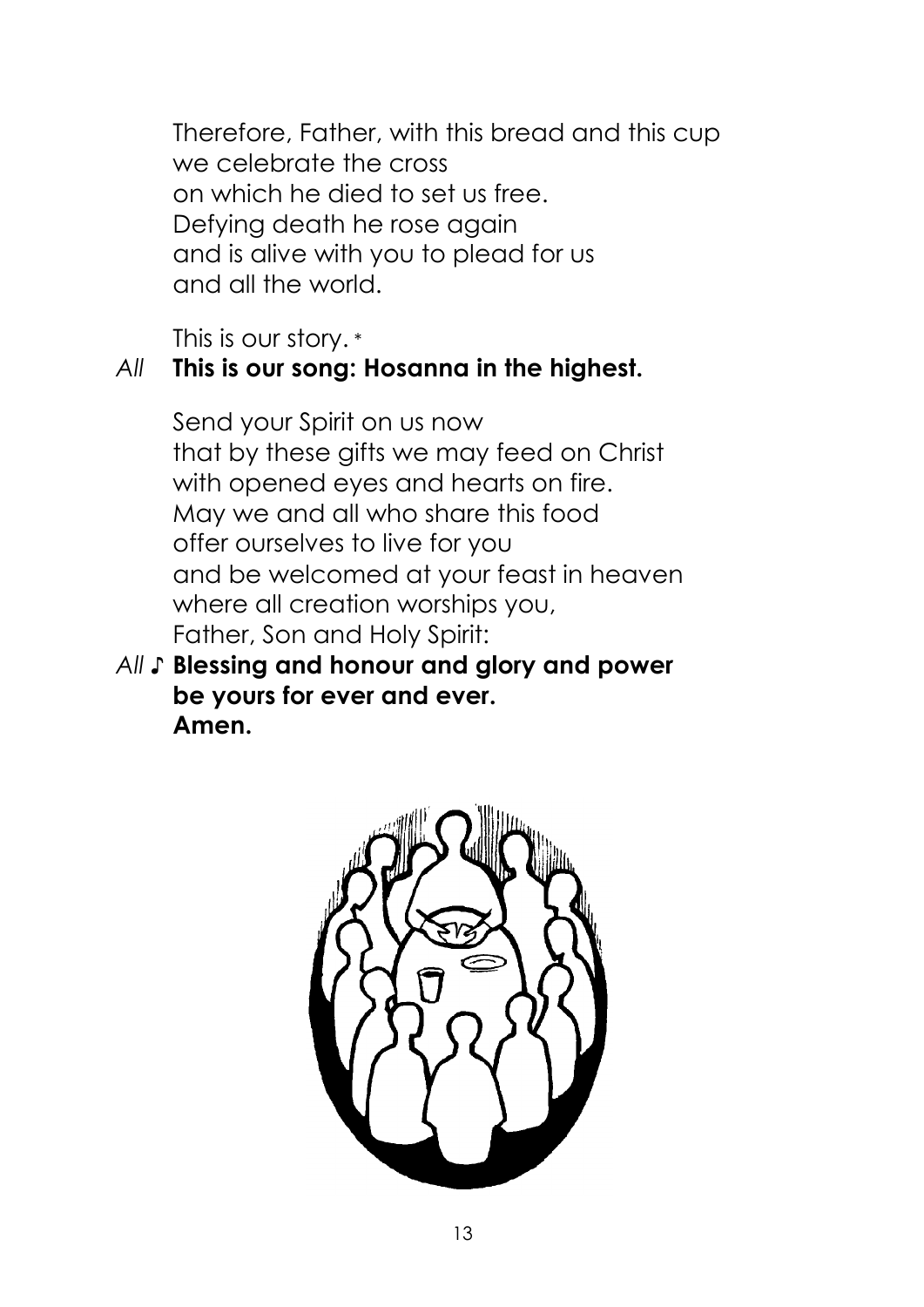### **The Lord's Prayer**

*Sit or kneel*

As our Saviour taught us, so we pray

*All* **Our Father in heaven, hallowed be your name, your kingdom come, your will be done, on earth as in heaven. Give us today our daily bread. Forgive us our sins as we forgive those who sin against us. Lead us not into temptation but deliver us from evil. For the kingdom, the power, and the glory are yours now and for ever. Amen.**

*(or)*

Let us pray with confidence as our Saviour has taught us

*All* **Our Father, who art in heaven, hallowed be thy name; thy kingdom come; thy will be done; on earth as it is in heaven. Give us this day our daily bread. And forgive us our trespasses, as we forgive those who trespass against us. And lead us not into temptation, but deliver us from evil. For thine is the kingdom, the power and the glory, for ever and ever. Amen.**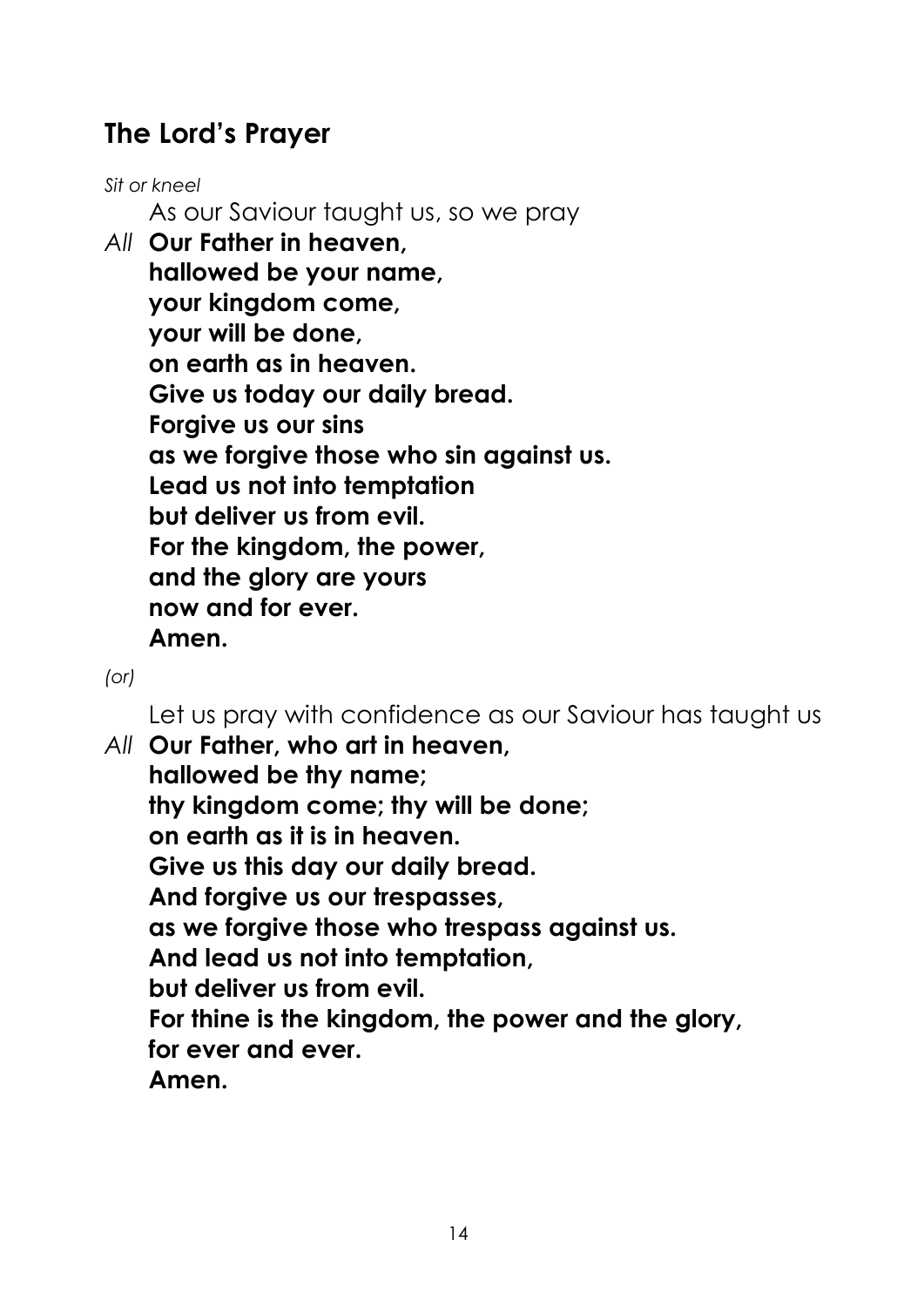### **Breaking of the Bread**

*The president breaks the consecrated bread.*

We break this bread to share in the body of Christ.

*All* **Though we are many, we are one body, because we all share in one bread.**

*(or)*

Every time we eat this bread and drink this cup,

*All* **we proclaim the Lord's death until he comes.**

## **Giving of Communion**

*The president says one of these invitations to communion*

Draw near with faith. Receive the body of our Lord Jesus Christ which he gave for you, and his blood which he shed for you. Eat and drink in remembrance that he died for you, and feed on him in your hearts by faith with thanksgiving.

*(or)*

God's holy gifts for God's holy people. **Jesus Christ is holy, Jesus Christ is Lord, to the glory of God the Father.**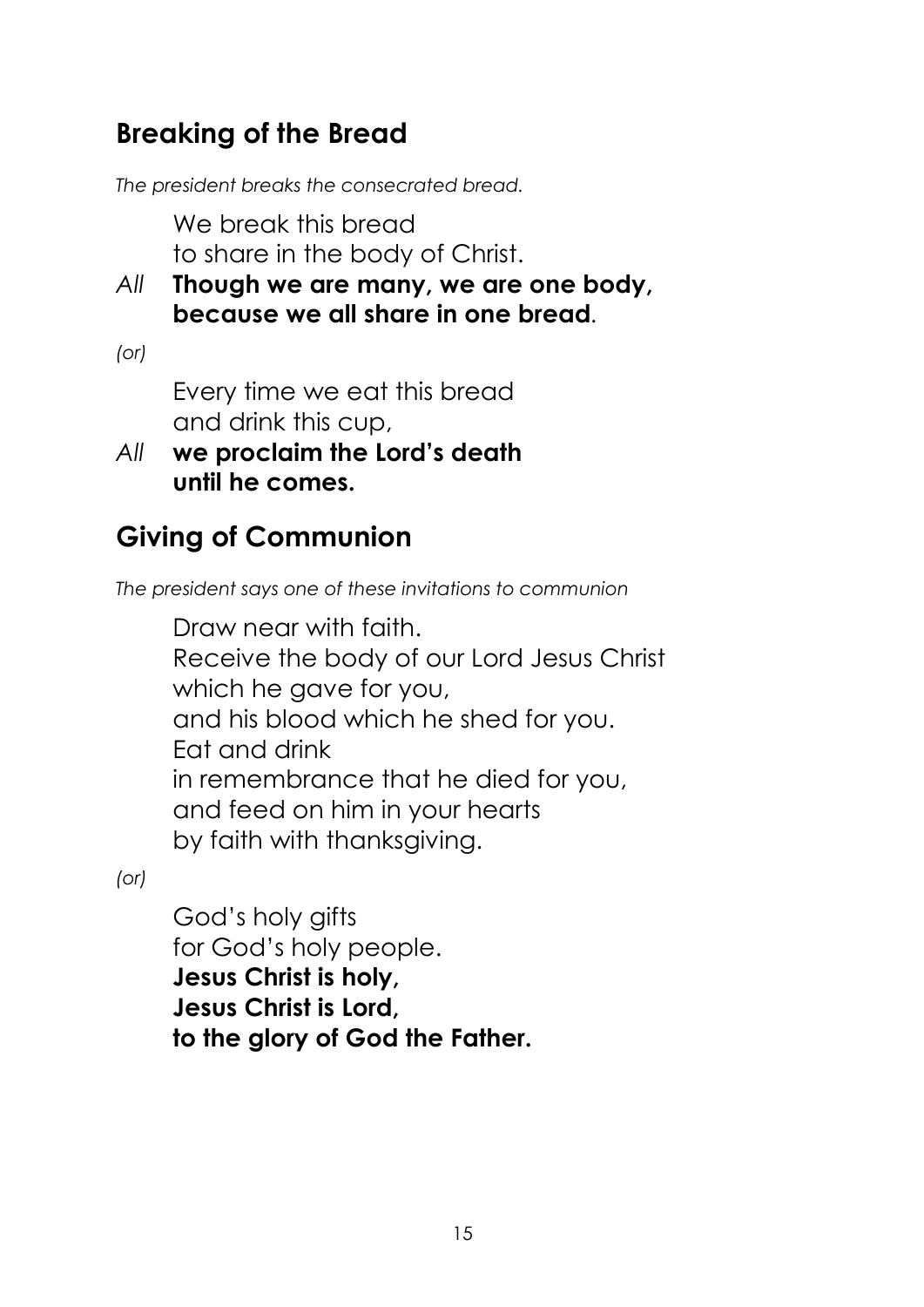#### *This prayer may be said before the distribution*

**Most merciful Lord, your love compels us to come in. Our hands were unclean, our hearts were unprepared; we were not fit even to eat the crumbs from under your table. But you, Lord, are the God of our salvation, and share your bread with sinners. So cleanse and feed us with the precious body and blood of your Son, that he may live in us and we in him; and that we, with the whole company of Christ, may sit and eat in your kingdom. Amen.** 

*(or)*

**We do not presume to come to this your table, merciful Lord, trusting in our own righteousness, but in your manifold and great mercies. We are not worthy so much as to gather up the crumbs under your table. But you are the same Lord whose nature is always to have mercy. Grant us therefore, gracious Lord, so to eat the flesh of your dear Son Jesus Christ and to drink his blood, that our sinful bodies may be made clean by his body and our souls washed through his most precious blood, and that we may evermore dwell in him, and he in us. Amen.**

*The Agnus Dei is said or sung.*

*All* ♪ **Lamb of God, you take away the sin of the world: have mercy on us. Lamb of God, you take away the sin of the world: have mercy on us. Lamb of God, you take away the sin of the world: grant us peace.**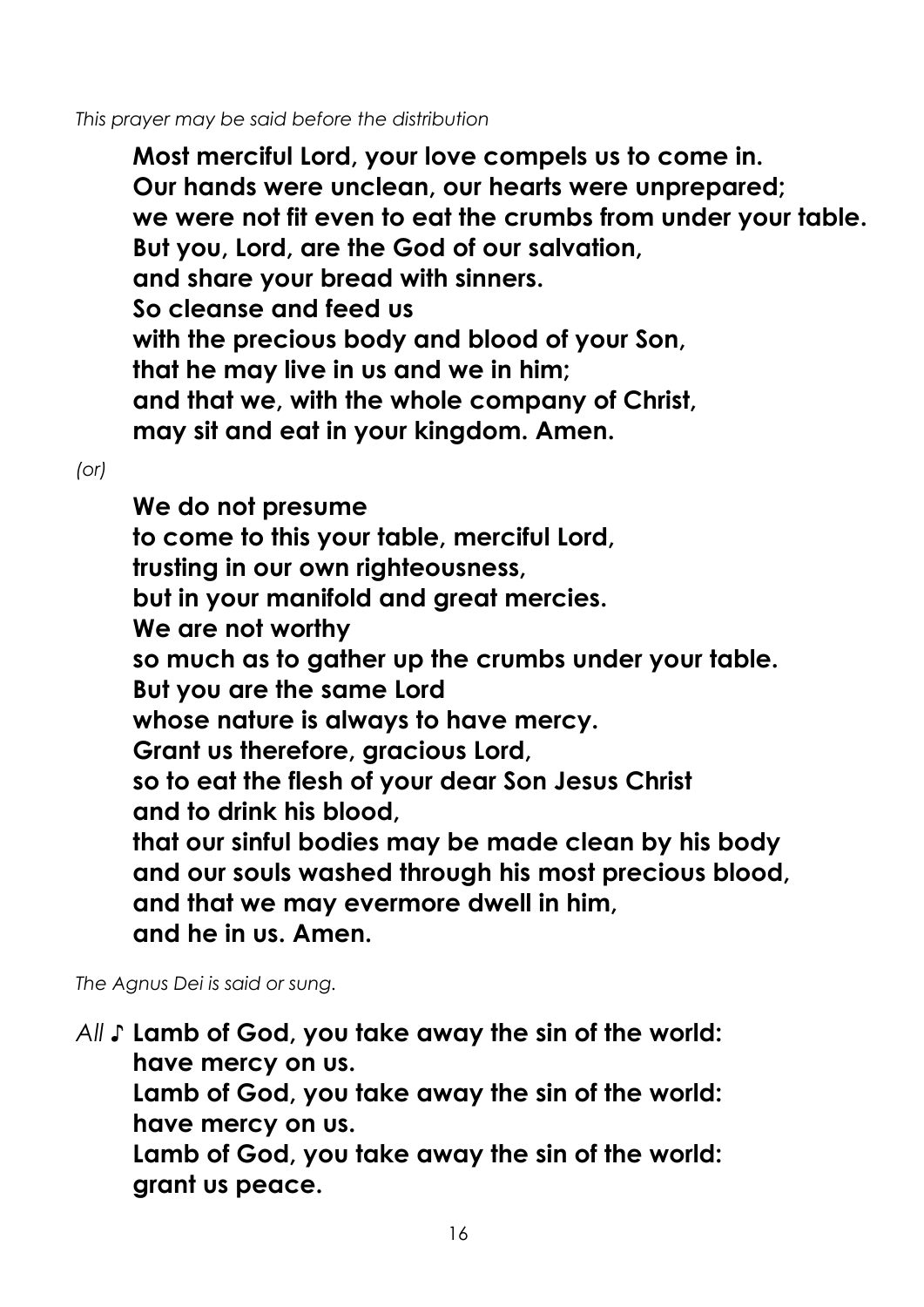*(or)*

*All* **Jesus, Lamb of God, have mercy on us. Jesus, bearer of our sins, have mercy on us. Jesus, redeemer of the world, grant us peace.**



*The president and people receive communion.*

*Communicant members of all Christian churches are welcome to receive Communion following the directions of the sidespeople. Others, including children, are also invited to come to the altar-rail to receive a blessing. To indicate that you would like a blessing, please bring this order of service with you. During the distribution congregational hymns and choir anthems may be sung.*

## **Prayer after Communion**

*Silence is kept. The Post Communion prayer is said. All may say one of these prayers*

*All* **Almighty God,**

**we thank you for feeding us with the body and blood of your Son Jesus Christ. Through him we offer you our souls and bodies to be a living sacrifice. Send us out in the power of your Spirit to live and work to your praise and glory. Amen.**

*(or)*

*All* **Father of all,**

**we give you thanks and praise, that when we were still far off you met us in your Son and brought us home. Dying and living, he declared your love, gave us grace, and opened the gate of glory. May we who share Christ's body live his risen life; we who drink his cup bring life to others; we whom the Spirit lights give light to the world.**